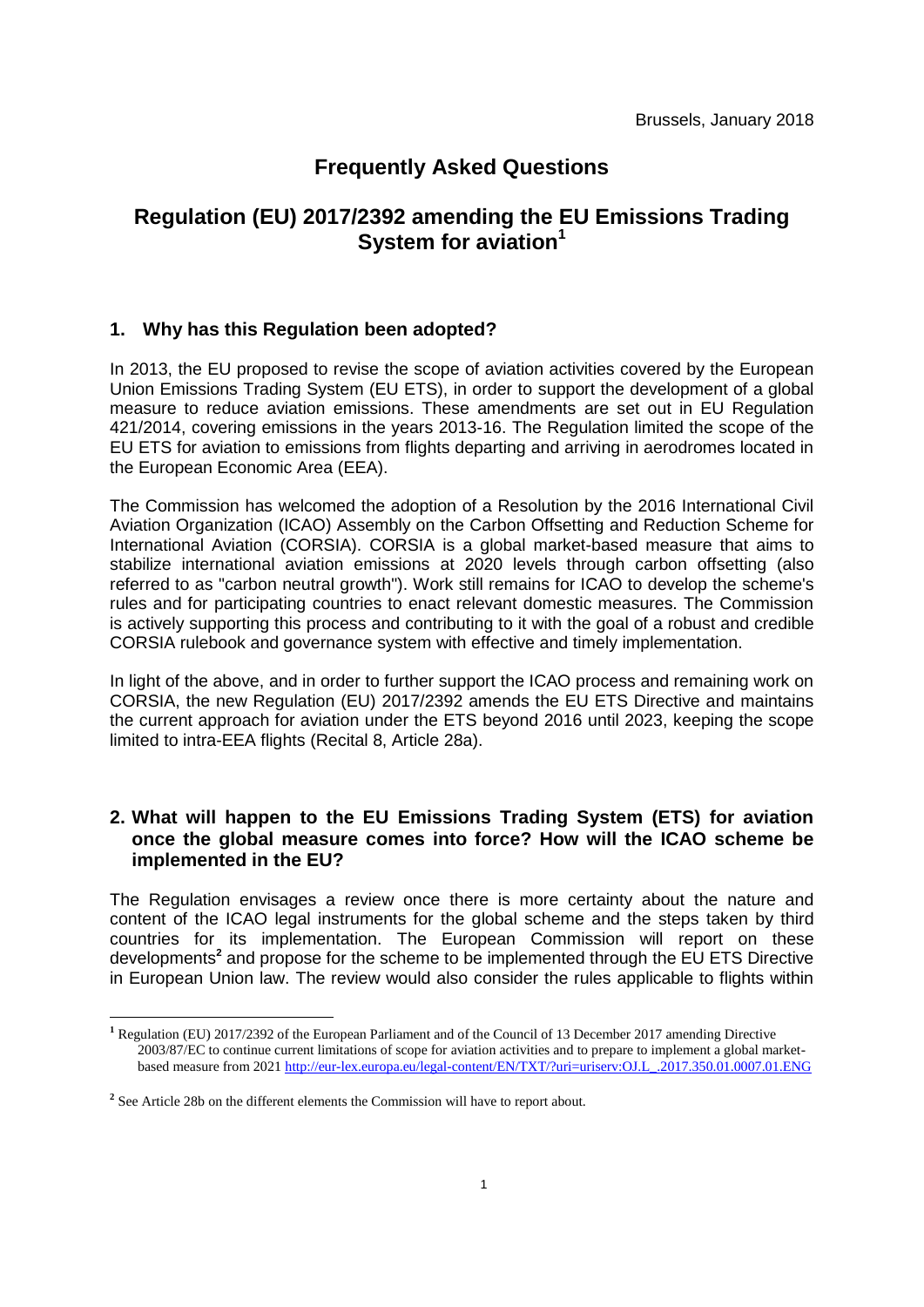the EEA as appropriate, and take due account of the necessary consistency with EU climate objectives and commitments under the Paris Agreement (recital 11 and Article 28b).

The Regulation also empowers the Commission to adopt delegated legislation on monitoring, reporting and verification of emissions for the purpose of the global scheme. This will facilitate gathering additional 2019 and 2020 emissions data for the purpose of setting the baseline under CORSIA (Recital 12, Article 28c).

## **3. Will the EU ETS revert back to its original full scope if there is no review?**

As explained under question 2, above, once there is more clarity about the nature and content of the legal instruments adopted by ICAO for the implementation of the CORSIA, the Commission intends to present a further assessment and review of the EU ETS to the Council and the European Parliament (Recital 11 and Article 28b). To facilitate this revision, the EU ETS would continue its current approach (intra-EEA scope) until 31 December 2023. In the absence of an amendment the EU ETS would revert to its full scope from 1 January 2024.

# **4. Does the Regulation require transposition into national law?**

A Regulation is a legislative act that becomes immediately and simultaneously enforceable as law in all Member States. Regulations are directly applicable and do not need to be transposed into national law. Nevertheless, Member States may still need to adjust their existing national legislation so that it matches the new Regulation.

## **5. Which flights are covered by the EU Emissions Trading System from 2017?**

The scope of the new Regulation (EU) 2017/2392 is exactly the same as the Regulation covering the period 2013-16.

In particular,

- flights of commercial airlines of all nationalities that take off and land in an aerodrome in the European Economic Area (EEA) would be covered by the ETS;
- flights that take off or land outside the EEA would be exempted;
- flights between an aerodrome in an outermost region and an aerodrome outside the outermost region would be exempted;
- flights within one outermost region would be covered:
- flights between an aerodrome in the EEA and offshore installations of EEA countries that are outside territorial waters, such as oil and gas production or exploration platforms, would also be covered.

For more detail about the territories included in the geographic scope of the EU ETS for aviation, please see Questions 4 and 5 in the FAQ on [Regulation 421/2014.](https://ec.europa.eu/clima/sites/clima/files/transport/aviation/docs/faq_aviation_2013-2016_en.pdf)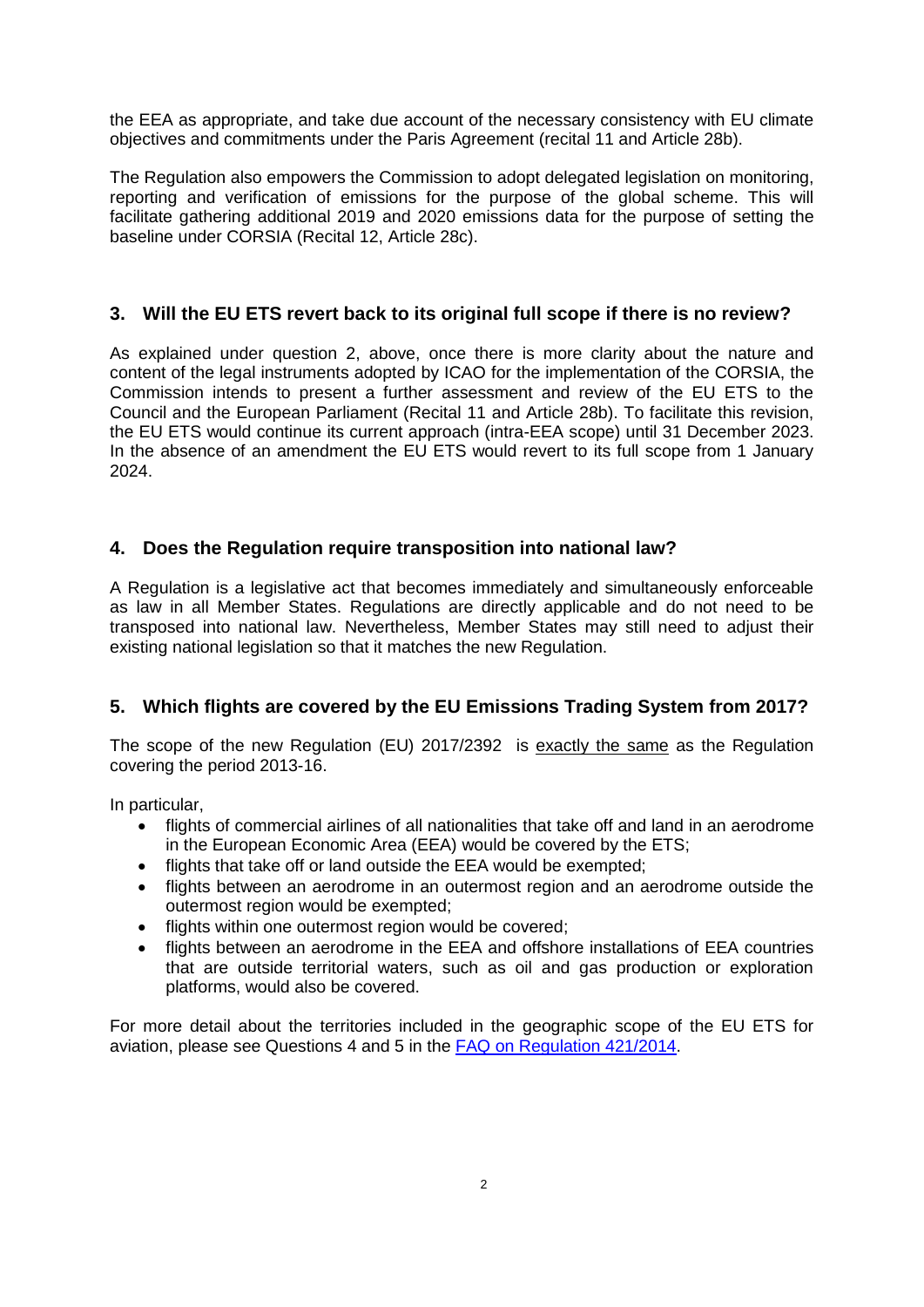## **6. Which exemptions and simplifications apply to small emitters?**

The Regulation maintains the same exemptions as in the period 2013-16.

For flights performed by non-commercial aircraft operators with total annual emissions lower than 1 000 tonnes  $CO<sub>2</sub>$  per year, the Regulation extends the exemption until 2030. The other exemptions continue to apply.

The Regulation also simplifies monitoring, reporting and verification requirements for operators emitting less than 3 000 tonnes of  $CO<sub>2</sub>$  per year under the current geographic scope (intra-EEA) of the EU ETS. These operators will be able to report their emissions using the small emitters tool populated by Eurocontrol. Verification of the reported emissions is not required in this case.

### **7. What will be the free allocation?**

Allocation will continue to be adjusted in the same manner as in the period 2013-2016. This means that, in general, aircraft operators would receive the same number of allowances as they did in 2016 for every year between 2017 and 2020. In the absence of a revision, the number of free allowances will be reduced every year from 2021 in line with the linear reduction factor applicable to all other sectors in the EU ETS (Article 28a).

If an aircraft operator benefits from an allocation from the special reserve, it will also receive those allowances (see Question 9).

Member States will publish the allocations for the period 2017-2023 before 1 September 2018.

## **8. Which amount of allowances will be auctioned?**

The number of allowances to be auctioned every year will be calculated in the same manner as for the period 2013-2016. For more information, please see Question 1 on the [Auctioning](http://ec.europa.eu/clima/policies/ets/auctioning_en#tab-0-2)  [page.](http://ec.europa.eu/clima/policies/ets/auctioning_en#tab-0-2)

## **9. What happens with the allocation from the special reserve?**

Aircraft operators that successfully applied for allowances from the special reserve are receiving these allowances from 2017 onwards. The allowances to be issued are reduced in proportion to the intra-EEA scope, as it was the case for free allocation in the 2013-2016 period. This is to account for the fact that the obligations would continue to be intra-EEA scope beyond 2016. The allowances for the period 2013-2020 would be issued in four equal parts, every year between 2017 and 2020 (thus, twice the annual amount every year). From 2021, these allocations will take place each year, and the linear reduction factor will apply. Allowances not allocated from the special reserve will be cancelled, as provided for in the legislation.